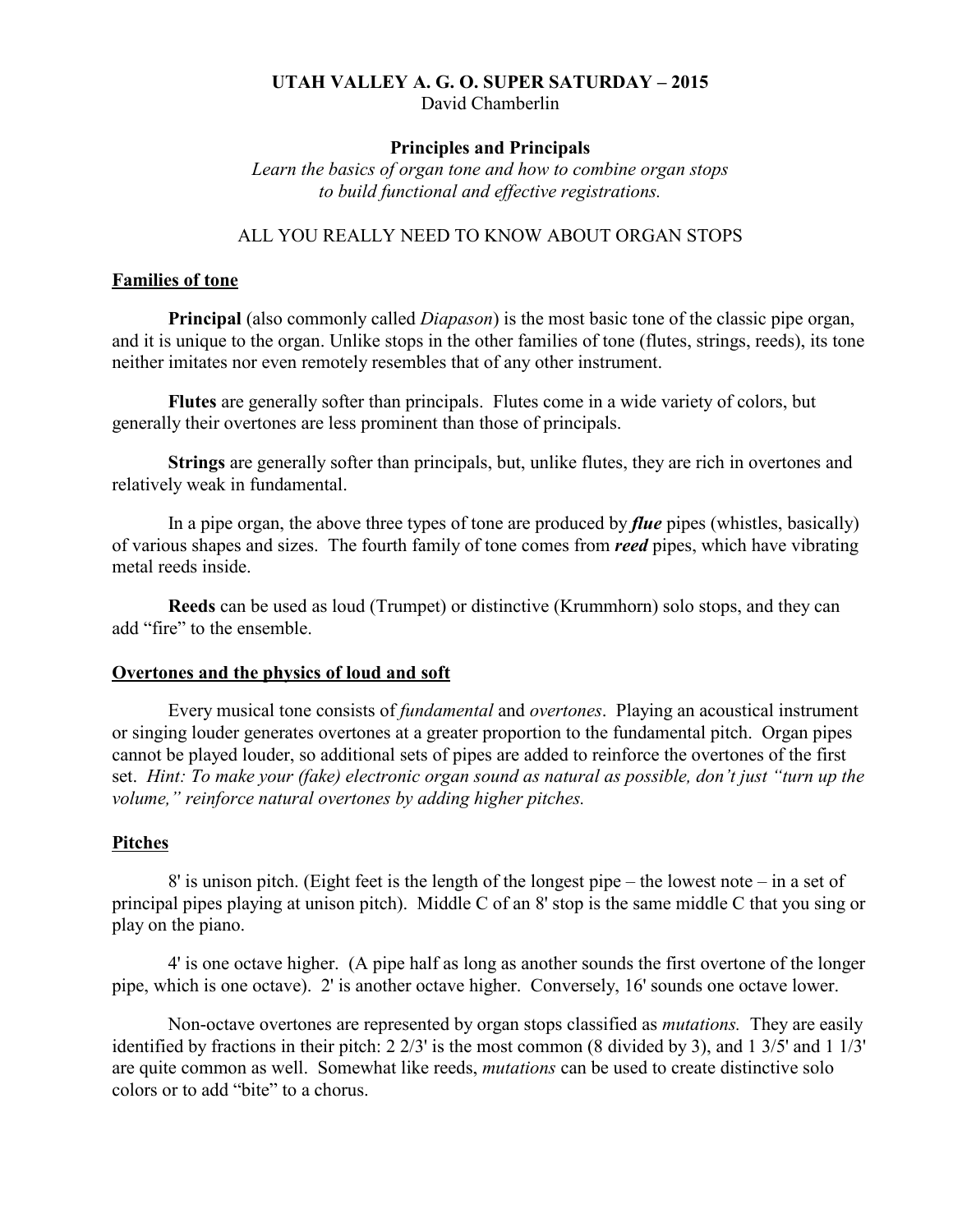## **How to classify stops by sight – and some names to remember**

| Principals                                                                                                                                        | <b>Flutes</b>                                                                                                                                                                                       | <b>Strings</b>                                                                                                                                                                                                               | Reeds                                                                                                                                                                                                                                                                                                                    |
|---------------------------------------------------------------------------------------------------------------------------------------------------|-----------------------------------------------------------------------------------------------------------------------------------------------------------------------------------------------------|------------------------------------------------------------------------------------------------------------------------------------------------------------------------------------------------------------------------------|--------------------------------------------------------------------------------------------------------------------------------------------------------------------------------------------------------------------------------------------------------------------------------------------------------------------------|
| Principal<br>Diapason<br>Open Diapason<br>Prestant<br>Montre<br>just about any<br>musical interval,<br>such as:<br>Octave<br>Twelfth<br>Fifteenth | Gedackt<br>Bourdon<br>Nachthorn<br>and just about<br>anything with the<br>word "flute" or<br>"flöte" or "floete"<br>(German) in it.<br>Not so common<br><i>these days:</i><br>Melodia<br>Clarabella | Besides anything<br>with the root "viol,"<br>Salicional<br>Voix Celeste<br>Gemshorn<br>(pronounced GEMZ-<br>horn, with a hard $G$ ),<br>technically a flute-string<br>hybrid but usually more<br>like a string than a flute. | Besides anything<br>recognizable as a reed or<br>brass instrument, some<br>fairly common ones are:<br>Fagot (emphasis on the second<br>syllable, please!)<br>Krummhorn<br>Cromorne<br>Posaune<br>Clarion<br>Bombarde<br>(Those are all reed or brass<br>instruments too, just archaic<br>ones or in a foreign language). |

## FINDING YOUR WAY AT THE ORGAN CONSOLE

### **Standard arrangement of stop tabs on a two manual organ, left to right:**

(1) **Divisions:** Pedal | Swell | Great (lower manual) Within each division: (2) **Pipe type:** Flues | Reeds | then couplers and other things Within each pipe type: (3) **Pitches:** 16' | 8' | 4' etc. Higher pitches may be combined as *mixtures,* indicated by roman numerals.

Within each pitch group: (4) **Tone family:** Principals, then flutes and strings, generally loud to soft.

## USING THE STOPS EFFECTIVELY AND APPROPRIATELY

# **Basic hymn registration** – *Providing effective support for congregational singing is not about making the organ sound pretty!*

- 1. Start with a chorus of principals of 8' and 4' pitches on the Great manual.
- 2. Select one 16' pedal flue stop of appropriate loudness and the Great to Pedal coupler.
- 3. Adjust the expression pedal (not the *Crescendo* pedal!) for a natural sound.
- 4a. Need louder? Add higher pitches: 2', then 2 2/3' and/or Mixture (multiple higher pitches); possibly add more 16' tone to balance.
- 4b. Need softer? Substitute a combination of flutes and strings for principals, still including 4'. Possibly combine stops from both manuals, using the Swell to Great coupler, and, if so, the Swell to Pedal coupler. Omit Great to Pedal when playing only on the Swell.

**Always remember! The principal chorus** is the backbone of classic organ sound. Over a period of at least 300 years, this characteristic sound has proven to be the most effective sound to support